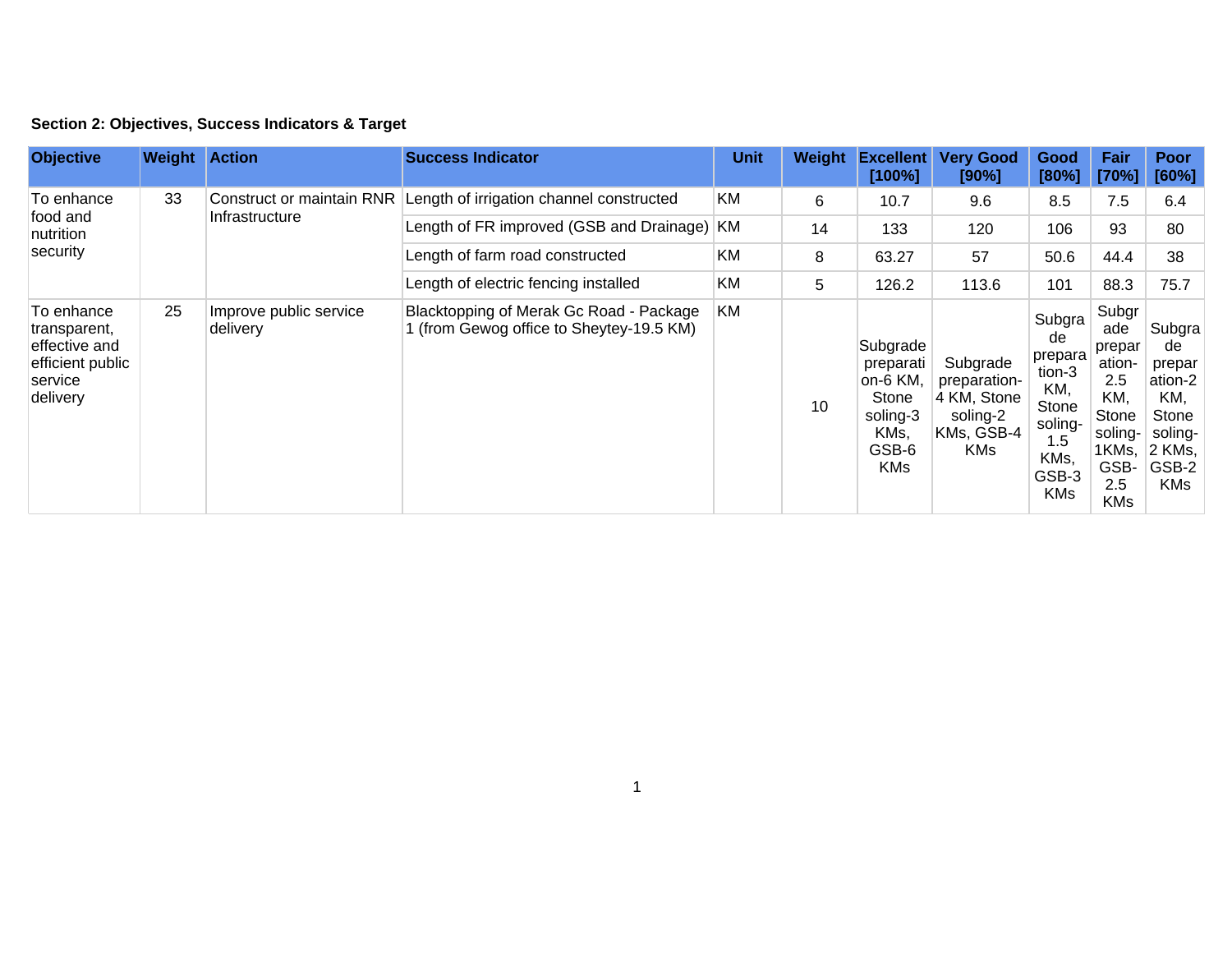| To enhance<br>transparent,<br>effective and<br>efficient public<br>service<br>delivery | 25 | Improve public service<br>delivery                         | GC road blacktopping for Sakteng Gewog                                         | KM   | 10             | Subgrade<br>preparati<br>$on-23$<br>KMs,<br>Stone<br>Soling-<br>4.2 KMs,<br><b>GSB-23</b><br><b>KMs</b> | Subgrade<br>preparation-<br>20 KMs,<br>Stone<br>Soling-3<br>KMs, GSB-<br>20 KMs | Subgra<br>de<br>prepara<br>tion-15<br>KMs,<br>Stone<br>Soling-<br>2 KMs,<br>GSB-15<br><b>KMs</b> | Subgr<br>ade<br>prepar<br>ation-<br>12<br>KMs,<br><b>Stone</b><br>Soling-<br>1.5<br>KMs,<br>GSB-<br>12<br><b>KMs</b> | Subgra<br>de<br>prepar<br>ation-<br>10<br>KMs,<br>Stone<br>Soling-<br>1 KMs,<br>GSB-<br>10 KMs |
|----------------------------------------------------------------------------------------|----|------------------------------------------------------------|--------------------------------------------------------------------------------|------|----------------|---------------------------------------------------------------------------------------------------------|---------------------------------------------------------------------------------|--------------------------------------------------------------------------------------------------|----------------------------------------------------------------------------------------------------------------------|------------------------------------------------------------------------------------------------|
|                                                                                        |    | Construct/maintain civil<br>infrastructure                 | Timeline by which maintenance of civil<br>infrastructure is completed          | Date | 2.5            | 20.06.20<br>21                                                                                          | 23.06.2021                                                                      | 25.06.2<br>021                                                                                   | 28.06.<br>2021                                                                                                       | 30.06.2<br>021                                                                                 |
|                                                                                        |    | <b>Enhance Service Delivery</b>                            | Critical public services delivered as per SDS Percent                          |      | 2.5            | 100                                                                                                     |                                                                                 | $\blacksquare$                                                                                   | $\blacksquare$                                                                                                       | < 100                                                                                          |
| To improve<br>quality of<br>education and<br>skills                                    | 17 | Construct/maintain school<br>infrastructure                | Percentage progress of school<br>infrastructure construction (Central Schools) | Date | 10             | 70                                                                                                      | 60                                                                              | 50                                                                                               | 40                                                                                                                   | 30                                                                                             |
|                                                                                        |    |                                                            | Percentage progress of Large Boarding<br>Schools                               | Date | $\overline{7}$ | 70                                                                                                      | 60                                                                              | 50                                                                                               | 40                                                                                                                   | 30                                                                                             |
| To enhance<br>community<br>health and<br>ensure water<br>security                      | 10 | Construct health<br>infrastructure                         | Timeline by which construction of health<br>infrastructure is completed        | Date | 10             | 10.06.20<br>21                                                                                          | 15.06.2021                                                                      | 20.06.2<br>021                                                                                   | 25.06.<br>2021                                                                                                       | 30.06.2<br>021                                                                                 |
| To improve<br>livability, safety<br>and<br>sustainability<br>of human<br>settlements   | 10 | Construct, maintain or<br>renovate urban<br>infrastructure | Timeline by which urban infrastructure<br>construction is completed            | Date | 10             | 10.06.20<br>21                                                                                          | 15.06.2021                                                                      | 20.06.2 25.06.<br>021                                                                            | 2021                                                                                                                 | 30.06.2<br>021                                                                                 |